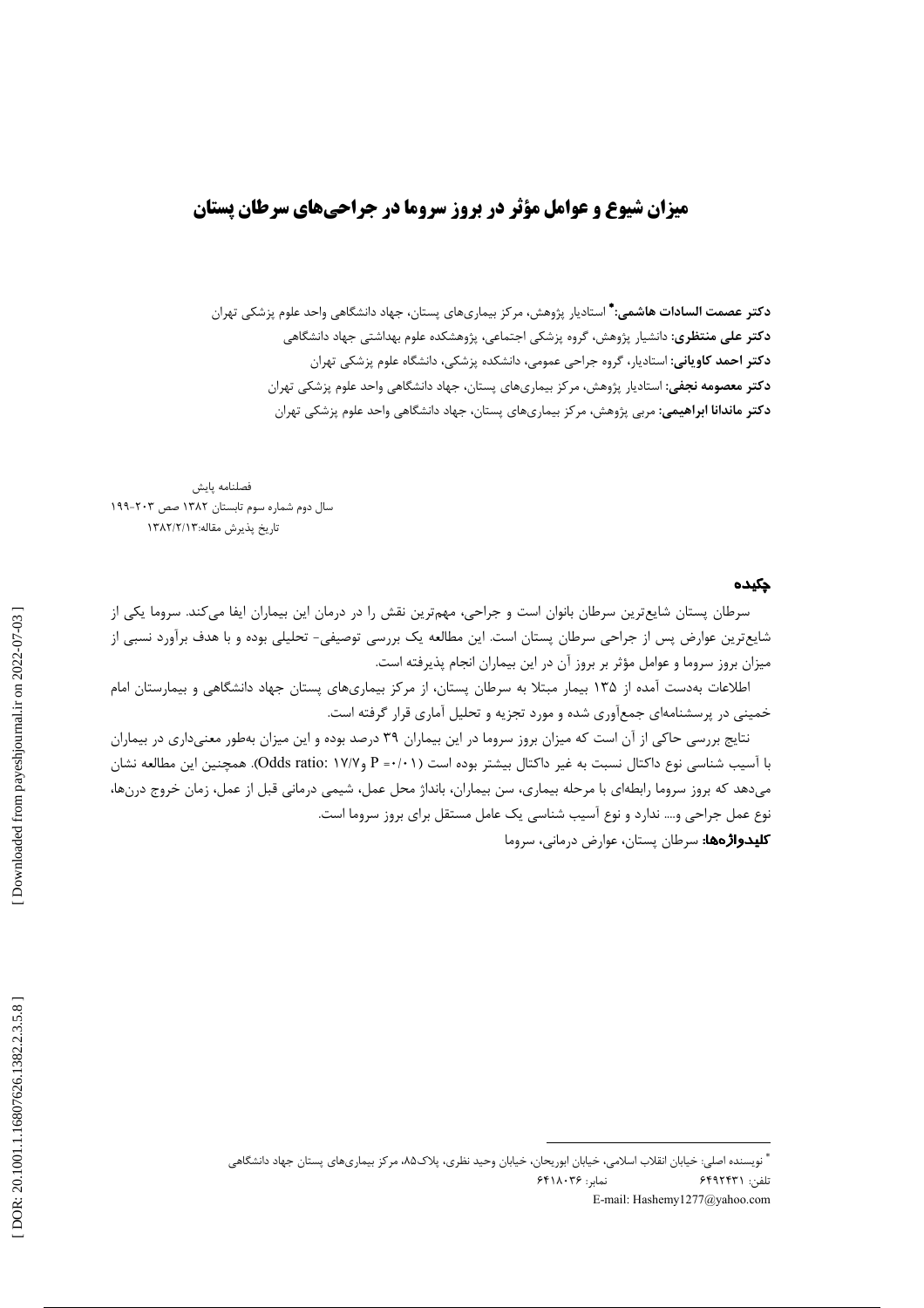فصلنامه پژوهشكده علوم بهداشتى جهاددانشگاهى

#### مقدمه

سرطان پستان دومین علت مرگ ناشی از سرطان (پس از سرطان ريه) در بانوان است.

طبق آخرین آمار میزان بروز سرطان پستان در جهان سالانه ۲ درصد در حال افزایش است[۱]. جراحی مهمترین اقدام درمانی در این بیماران بوده و انواع جراحی قابل انجام در این بیماری شامل برداشتن قسمتی از پستان (Breast Preservation) برداشتن تمام يستان و غدد لنفاوى زيربغل (Modified Radical Mastectomy) و در بعضی موارد برداشتن پستان و بازسازی همزمان است.

یکی از شایعترین عوارض جراحی در این افراد بروز سروما است. سروما به تجمع مایع غیر چرکی در محل عمل جراحی پس از خارج نمودن درن اطلاق میشود (درن (Drain): وسیلهای است که برای خروج ترشحات از محل عمل بهکار می رود). در بعضی مطالعات بروز این عارضه تا ۶۰ درصد نیز گزارش شده است[۲].

تاكنون دليل قاطعي براى علت ايجاد سروما مشخص نشده است. مطالعاتی که تابهحال انجام شده عواملی مانند بانداژ محل عمل[۳] و استفاده از درناژ بسته[۴]، نوع عمل جراحی انجام شده[۵] و نوع ابزار جراحی (کوتر، چاقوی جراحی) [۶] را در بروز سروما مؤثر دانستهاند. با توجه به این که بروز سروما باعث افزایش مدت زمان بهبودی پس از جراحی ومراجعات مکرر بیمار جهت تخلیه سروما و بهدنبال آن افزایش هزینههای درمانی بيماران مي شود، لذا انجام مطالعاتي كه عوامل مؤثر بر بروز آن را شناسایی کنند می تواند در کاهش میزان سروما و پیامدهای ناشي از آن مؤثر باشد.

## مواد و روش کار

این مطالعه یک بررسی مقطعی و توصیفی- تحلیلی بوده و در جریان آن ۱۳۵ بیمار مبتلا به سرطان پستان که توسط جراحان دو مرکز (مرکز بیماریهای پستان جهاد دانشگاهی و بيمارستان امام خميني) تحت عمل جراحي قرار گرفته بودند بررسی شدند و اطلاعات بهدست آمده از این بیماران در پرسشنامهای که طراحی شده بود جمعآوری گردید.

دادههای جمعآوری شده با استفاده از نرم افزار رایانه ای SPSS وارد بانک اطلاعاتی شده و توسط همین نرم افزار تجزیه و تحليل آماري صورت گرفت.

همچنین برای خلاصه و دسته بندی کردن اطلاعات از آمارهای توصیفی، جهت مقایسه ارتباط متغیرها از آزمون آماری مربع کای و جهت بررسی اثرات متقابل بر روی یکدیگر از آزمون آماری رگرسیون لجستیک استفاده گردید.

## بافتهها

بر اساس نتایج بهدست آمده از این مطالعه بر روی ۱۳۵ بیمار مبتلا به سرطان پستان جراحی شده در دو مرکز (مرکز بیماریهای یستان و بیمارستان امام خمینی تهران) در ۳۹ درصد از بیماران سروما ایجاد شده بود.

میانگین سنی این بیماران ۴۶/۲ سال (۱۱/۸=SD) بوده و ۵۹ درصد آنها در مرحلهٔ II بیماری قرار داشتند. در ۷۲ درصد بیماران جراحی برداشتن کامل پستان و در۲۸ درصد آنها جراحی برداشتن قسمتی از پستان انجام شده بود. ۶۴ نفر از این بیماران توسط جراحان مرکز بیماریهای پستان و ۷۱ نفر بهوسیله جراحان بیمارستان امام خمینی جراحی شده بودند.

در بین این دو گروه از بیماران از نظر بروز سروما تفاوتی مشاهده نشد. متغیرهایی مانند مرحله بیماری، نوع عمل جراحی، نوع آسیب شناسی، وسیله مورد استفاده در حین جراحي (كوتر، چاقوي جراحي)، شيمي،درماني قبل از عمل، بانداژ محل عمل، زمان خروج درنها و شروع فعالیت فیزیکی اندام فوقانی طرف مبتلا نیز مورد بررسی قرار گرفت.

فراوانی متغیرهای مورد بررسی در دو گروه بیماران دچار سروما و بدون سروما در جدول شماره ۱ آمده است. نتایج رگرسیون لجستیک نیز در جدول شماره ۲ نشان داده شده است.

بر این اساس، بررسی ارتباط بین این عوامل و سروما نشان داد که تنها بین نوع آسیبشناسی سروما رابطه معنےدار وجود دارد بروز  $\ddot{ }$ .(Odds ratio:  $V/Y$ ,  $95\%$  CI =  $V/Y - VX/\Delta$ )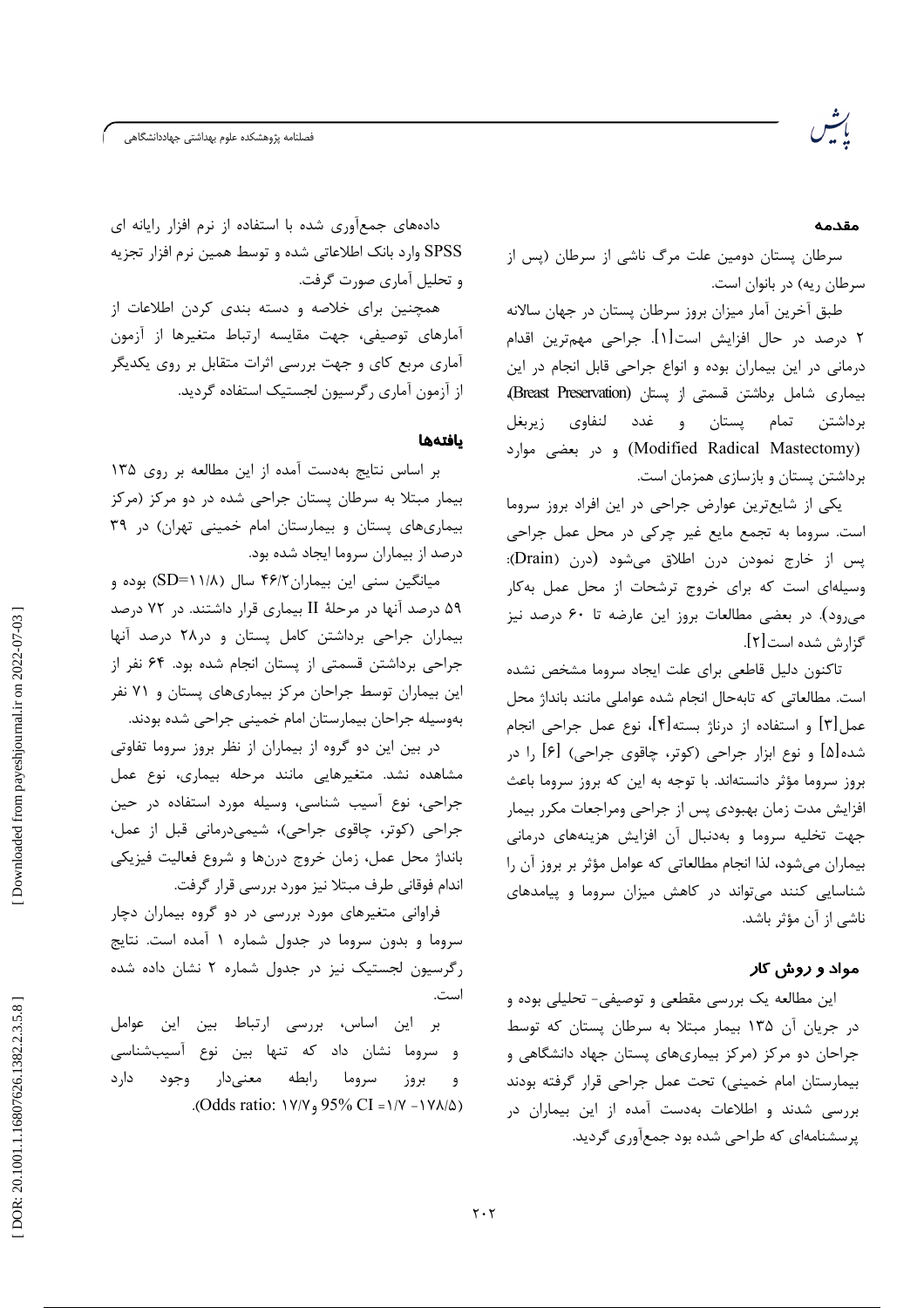میزان شیوع و عوامل مؤثر در بروز سروما …

عصمتالسادات هاشمي و همكاران

 $\bigcup_{i=1}^n$ 

| عدم وجود سروما (n=۸۲)                   |                   | وجود سروما (n=۵۳)                       |                        |                              |
|-----------------------------------------|-------------------|-----------------------------------------|------------------------|------------------------------|
| درصد                                    | تعداد             | درصد                                    | تعداد                  |                              |
|                                         |                   |                                         |                        | سن (سال)                     |
| 9/1                                     | ۵                 | 1/9                                     | $\lambda$              | کمتر از ۳۰                   |
| $YF/\lambda$                            | ۲۲                | $\mathsf{Y} \cdot / \mathsf{A}$         | $\setminus$            | $r - rq$                     |
| $\frac{1}{2}$                           | $\mathsf{r}\cdot$ | $\Upsilon V/V$                          | $\mathsf{r}$ .         | $F - F9$                     |
| $\mathbf{r} \cdot \mathbf{0}$           | ۲۵                | $\mathbf{r} \mathbf{q}/\mathbf{r}$      | $\mathsf{r}\setminus$  | بيشتر از ۵۰                  |
|                                         |                   |                                         |                        | اندازه تومور                 |
| 55/7                                    | ۳۸                | $\Upsilon$ $\Upsilon$                   | $\mathsf{r}\cdot$      | کمتر از ۲ سانتیمتر           |
| $\Upsilon$ 9/ $\Upsilon$                | ۲۴                | $T\Delta/\Lambda$                       | ۱۹                     | ∆-۲ سانتیمتر                 |
| $\mathbf{Y} \mathbf{Y} / \mathbf{Y}$    | ٢٠                | Y5/                                     | $\gamma$               | بیشتر از ۵ سانتیمتر          |
|                                         |                   |                                         |                        | مرحله بيمارى                 |
| ۸۱                                      | ۶۴                | ٨٠                                      | $\mathfrak{r}$ .       | مرحله ۱و۲                    |
| ۱۹                                      | ۱۵                | $\mathsf{r}$ .                          | $\mathcal{L}$          | مرحله ۶و۴                    |
|                                         |                   |                                         |                        | درگیری غدد لنفاوی            |
| ۶۲                                      | ۴۹                | ٧۴                                      | ٣٧                     | دارد                         |
| ۳۸                                      | $\mathsf{r}\cdot$ | ۲۶                                      | $\mathcal{N}$          | ندارد                        |
|                                         |                   |                                         |                        | نوع عمل جراحی                |
| 5Y/1                                    | ۵۵                | $Y \Upsilon / \Upsilon$                 | ۴٢                     | برداشتن كامل پستان           |
| $\mathbf{r} \mathbf{y}$                 | ٢٧                | $\mathsf{Y} \cdot / \mathsf{A}$         | $\setminus$            | برداشتن قسمتی از یستان       |
|                                         |                   |                                         |                        | نوع وسيله جراحي              |
| $Y \cdot / Y$                           | $\gamma$          | 10/1                                    | λ                      | چاقوي جراحي                  |
| $Y \Upsilon / \Upsilon$                 | ۶۵                | $\lambda f$                             | ۴۵                     | كوتر                         |
|                                         |                   |                                         |                        | نوع آسیب شناسی               |
| $\Lambda$ ۴/ $\Lambda$                  | ۶۹                | 98/7                                    | ۵۱                     | داكتال                       |
| 10/9                                    | $\gamma$          | $\mathsf{r}/\mathsf{v}$                 | ٢                      | غير داكتال                   |
|                                         |                   |                                         |                        | شیمی درمانی قبل از عمل       |
| $9/\lambda$                             | γ                 | $\gamma$                                | ٩                      | دارد                         |
| 9.17                                    | ٧۴                | $\Lambda \tau$                          | ۴۴                     | ندار د                       |
|                                         |                   |                                         |                        | بانداژ محل عمل               |
| $\mathsf{Y} \cdot \mathsf{Y}$           | ۱۷                | ۲۲/۶                                    | ۱۲                     | دارد                         |
| $\mathsf{Y}\, \mathsf{Q}/\mathsf{Y}$    | ۶۵                | $YY/\mathfrak{F}$                       | ۴۱                     | ندارد                        |
|                                         |                   |                                         |                        | زمان خروج آخرین درن          |
| $\Upsilon \Upsilon / \Upsilon$          | ۲۸                | $\mathbf{r}\cdot\mathbf{1}$             | ۱۶                     | کمتر از ۵ روز                |
| $\mathcal{F} \mathcal{T} / \mathcal{T}$ | ۵۱                | 54/9                                    | ۳۶                     | ۹–۵ روز                      |
| $\Upsilon/\Upsilon$                     | ٣                 | 1/9                                     | $\lambda$              | بیشتر از ۱۰ روز              |
|                                         |                   |                                         |                        | جراح                         |
| $\Delta$ .                              | ۴۱                | $\mathfrak{f}\mathfrak{r}/\mathfrak{f}$ | $\mathbf{r}\mathbf{r}$ | مرکز بیماریهای پستان         |
| ۵۰                                      | ۴۱                | 9/8                                     | $\mathbf{r}$ .         | بیمارستا <u>ن</u> امام خمینی |

جدول شماره ۱- توزیع فراوانی متغیرهای جمعیتی و بالینی بر حسب وجود سروما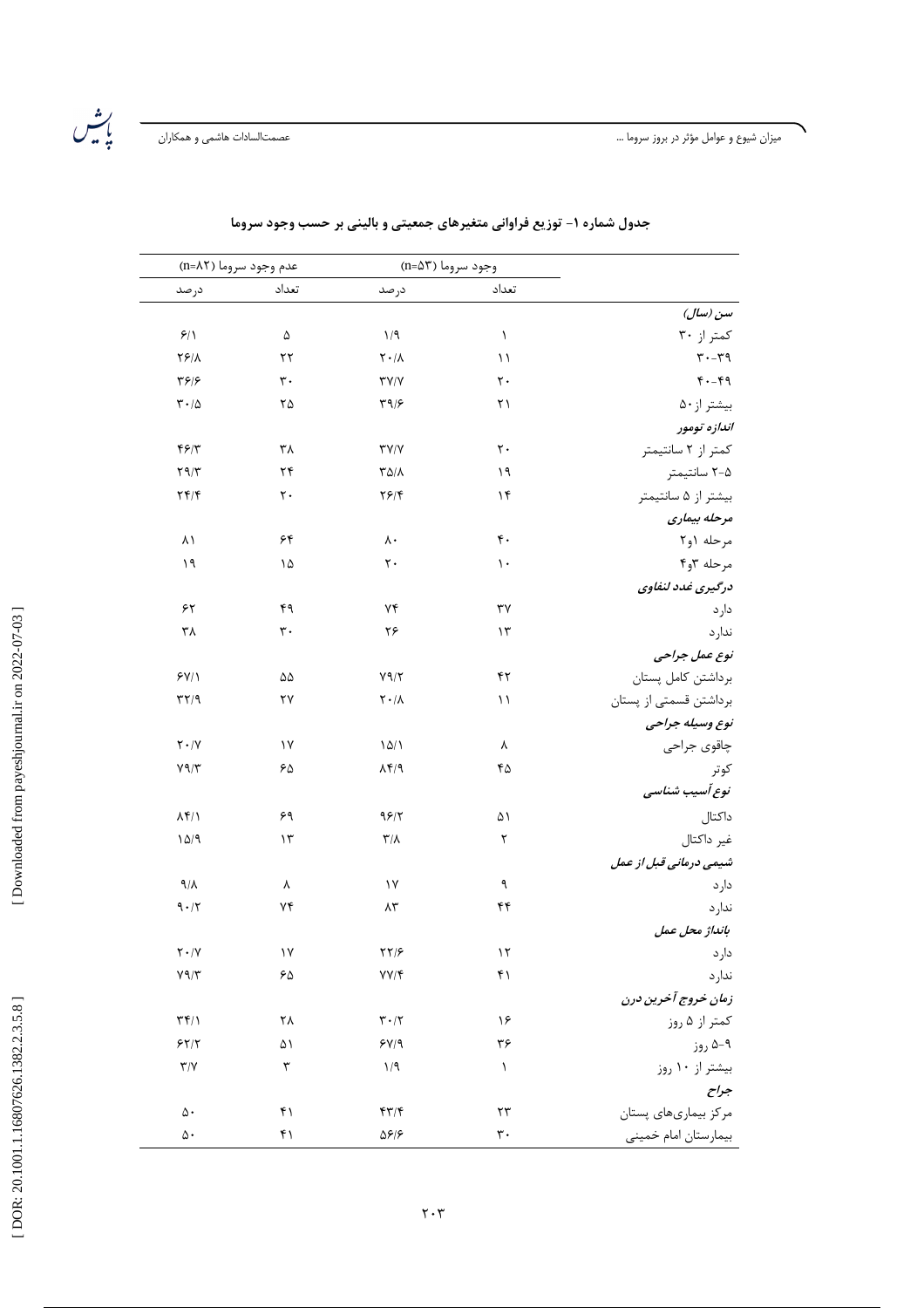|                        | خطر نسبى<br>Odds ratio   | محدوده اطمينان ۹۵ درصد<br>Confidence Interval | P Value                                                        |
|------------------------|--------------------------|-----------------------------------------------|----------------------------------------------------------------|
| سن (سال)               |                          |                                               |                                                                |
| کمتر از ۳۰             | $\lambda$                |                                               |                                                                |
| $r - rq$               | $\Gamma/\Upsilon\Delta$  | $4/79 - 91/7$                                 | $\cdot$ /٣                                                     |
| $F - F9$               | $Y/\Delta$               | $.757 - 19$                                   | $\cdot/$                                                       |
| بيشتر از ۵۰            | 9/11                     | $\cdot$ / $YY - 11Y$                          | $\boldsymbol{\cdot}\, \boldsymbol{\cdot}\,\boldsymbol{\wedge}$ |
| اندازه تومور           |                          |                                               |                                                                |
| کمتر از ۲ سانتیمتر     | $\lambda$                |                                               |                                                                |
| ∆−۲ سانتیمتر           | $1/\mathfrak{f}$         | $\cdot$ /0- $\tau$ / $\lambda$                | $\cdot$ /۴                                                     |
| بیشتر از ۵ سانتیمتر    | $1/\cdot \Lambda$        | $\cdot$ /٣٣-٣/۵                               | $\cdot$ /9                                                     |
| درگير بودن غدد لنفاوي  |                          |                                               |                                                                |
| ندارد                  | $\lambda$                |                                               |                                                                |
| دارد                   | $1/\tau$                 | $\cdot/\Delta$ - $\tau/\Delta$                | $\cdot/\Delta$                                                 |
| نوع عمل جراحى          |                          |                                               |                                                                |
| برداشتن كامل پستان     | $\lambda$                |                                               |                                                                |
| برداشتن قسمتى از پستان | $\boldsymbol{\cdot}$ /٣٣ | $\cdot/\right. \setminus \cdot \tau$          | $\boldsymbol{\cdot}\,/\boldsymbol{\cdot}$ $\Delta$             |
| نوع وسيله جراحي        |                          |                                               |                                                                |
| جاقوي جراحي            | $\lambda$                |                                               |                                                                |
| كوتر                   | 1/5                      | $.15 - 5$                                     | $\cdot$ /۴                                                     |
| نوع آسیب شناسی         |                          |                                               |                                                                |
| غير داكتال             | $\lambda$                |                                               |                                                                |
| داكتال                 | Y/Y                      | 1/Y_1YA/A                                     | $\cdot$ / $\cdot$ /                                            |
| زمان خروج آخرین درن    |                          |                                               |                                                                |
| کمتر از ۵ روز          | $\lambda$                |                                               |                                                                |
| ۹−۵ روز                | .199                     | $\cdot / \cdot - \cdot / \cdot V$             | $\cdot$ /۲۵                                                    |
| بیشتر از ۱۰ روز        | $\cdot/\lambda\Upsilon$  | $\cdot/1 - f$                                 | $\cdot/\lambda$                                                |
| جراح                   |                          |                                               |                                                                |
| بيمارستان امام خمينى   | $\lambda$                |                                               |                                                                |
| مرکز بیماریهای پستان   | $\cdot/\Upsilon$         | $\cdot$ / $\tau$ - $\tau$ / $\lambda$         | ۰۱۶                                                            |

جدول شماره ۲- نتایج حاصل از رگرسیون لجستیک چند متغیره برای پیش بینی عوامل مستقل مؤثر بر ایجاد سروما

#### بحث و نتیجه گیری

عمل جراحی یکی از ارکان اصلی درمان بیماران مبتلا به سرطان پستان است. اعمال جراحی متداول شامل برداشتن کامل پستان و یا قسمتی از آن همراه با برداشتن تعدادی از غدد لنفاوي زيربغل در سمت مبتلا جهت تعيين مرحله بيماري

است. یکی از شایعترین عوارض جراحی در این بیماران ایجاد سروما در محل عمل جراحی است که معمولاً پس از خروج آخرین درن، بهصورت تجمع مایع غیر چرکی خود را نشان می دهد. اقدام درمانی معمول، تخلیه مایع بهوسیله سرنگ است و ممکن است نیاز به چندین بار مراجعه بیمار داشته باشد که هم